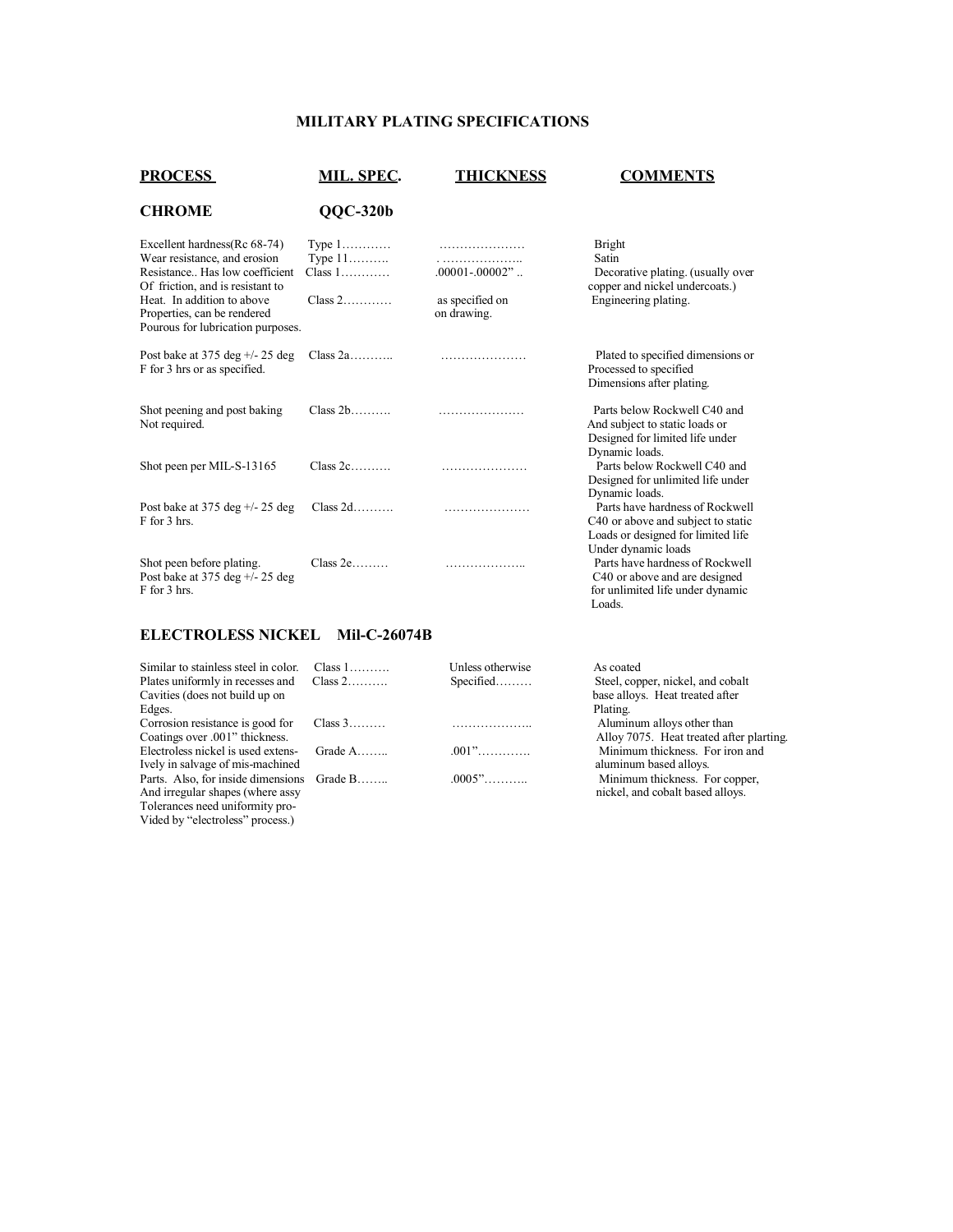### **NICKEL QQ-N-290A**

Class 1 plating is used to pro- Class 1……….. ……………….. Corrosion protective plating. Tect iron, copper, or zinc Alloys against corrosive attack. Used as undercoat for chromium Or precious metals; or for décor- Grade A……… .0016"…………

Forms of nickel deposition: Grade C………<br>SB-Single layer coating. Fully Grade D……… SB-Single layer coating. Fully Grade D…….. .0008"………… SB, SD & M1 SD & M Bright finish: SD-single layer in Grade E……….<br>A dull or semi bright finish. Grade F……… (Contains less than .005 % sulfer) Grade G……… .0002"………… ……………… SB, SD, & M1 M-Multi-layer coating. See spec.

Class 2 Plating. Resistance and Note: 1; SD or M may be sub-Abrasion resistance: for build up Class 2………. ..……………… stituted for SB in mild or mod-Of worn or undersized parts: pro-<br>
Tection against corrosive erate service condition<br>
Spec thickness. Engineering Plating<br>
Engineering Plating Tection against corrosive<br>Chemical environments.

Bright silvery white. Supple-Mentary treatments for Type 11 Can be golden, iridescent, amber Black, olive drab. Corrosion re-Sistance is very good especially With Type 11 finish. Type11 Shall show no surface corrosion Products after 96 hrs (20%) salt Spray exposure. Parts with hard-Ness greater than Rc-40 shall be Stress relieved before cleaning Flexure (springs, etc) over Rc-40 Hardness shall be given a 375 deg +/- 25 deg F post bake.

| Tect iron, copper, or zinc                |           |                               | Steel, Zinc & Copper and |               |
|-------------------------------------------|-----------|-------------------------------|--------------------------|---------------|
| Alloys against corrosive attack.          |           |                               | Zinc alloys.             | Copper alloys |
| Used as undercoat for chromium            |           |                               |                          |               |
| Or precious metals; or for décor- Grade A |           | $.0016$ "                     | SD, and M $\ldots$       |               |
| Ative.                                    | Grade $B$ | $.0012$ "                     | SD, and M                | SB, and M     |
| Forms of nickel deposition:               | Grade $C$ | $.0010$ "                     | M                        | SB, SD, and M |
| SB-Single layer coating. Fully            | Grade $D$ | $.0008$ "                     | $SB, SD & M1$ $SD & M$   |               |
|                                           |           | $\wedge \wedge \wedge \wedge$ |                          |               |

Type of nickel process should be

 $SB, SD, & M1$   $SB, SD, & M1$ 

Called out. For salvage and great Hardness & corrosion required.

### **CADMIUM QQ-P-416-F**

| Bright silvery white. Supple-            | Type $1$                  |               | No supplementary treatment.            |
|------------------------------------------|---------------------------|---------------|----------------------------------------|
| Mentary treatments for Type 11           |                           |               |                                        |
| Can be golden, iridescent, amber         | $Type11$                  |               | Supplementary chromte treatment        |
| Black, olive drab. Corrosion re-         |                           |               |                                        |
| Sistance is very good especially         | Type $111$                |               | Supplementary phosphate tretmnt        |
| With Type 11 finish. Type11              |                           |               |                                        |
| Shall show no surface corrosion          | Class $1, \ldots, \ldots$ | $.0005$ " min | Type 11 best for corrosion resist.     |
| Products after 96 hrs $(20\%)$ salt      |                           |               |                                        |
| Spray exposure. Parts with hard- Class 2 |                           | $.0003"$ min  | Type 111 is used as paint base.        |
| Ness greater than Rc-40 shall be         |                           |               | <b>Excellent for plating Stainless</b> |
| Stress relieved before cleaning          | $Class 3$                 | $.0002$ " min | steels that are to be used in con-     |
| And plating. Parts subject to            |                           |               | junction with aluminum to pre-         |
| Flexure (springs, etc) over Rc-40        |                           |               | vent galvanic corrosion.               |

### **GOLD MIL-C-45204b**

| Yellow to orange color depend-<br>Ing on proprietary process used. | Amendment 2          | unless otherwise<br>specified |                                     |
|--------------------------------------------------------------------|----------------------|-------------------------------|-------------------------------------|
| Will range from matte to bright                                    | Type $1, \ldots, n$  |                               | 99.7% gold min.                     |
| Finish depending on basis metal.                                   | Type $11$            |                               | 99.0% gold min.                     |
| Good corrosion resistance, and                                     | Type $111$           |                               | 99.9% gold min.                     |
| Has high tarnish resistance. Pro-                                  | Class $00$           | $.00002$ "                    | Grade A 90 Knoop max.               |
| Vides a low contact resistance.                                    | Class $0$            | $.00003$ "                    | Grade B 91-129 Knoop                |
| And a great coductor. Has ex-                                      | Class $1, \ldots, n$ | $.00005$ "                    | Grade C 130-200 Knoop               |
| Cellent solderability.                                             | $Class 2$            | $.00010$ "                    | Grade D 201 Knoop and over          |
|                                                                    | Class 3              | $.00020$ "                    |                                     |
|                                                                    | Class $4$            | $.00030$ "                    | Type 1 (grades $A$ , $B$ , or $C$ ) |
|                                                                    | Class 5              | $.00050$ "                    | Type $11$ (grades A, B or C)        |
|                                                                    | Class $6$            | $.00150$ "                    | Type111 (grade A only)              |